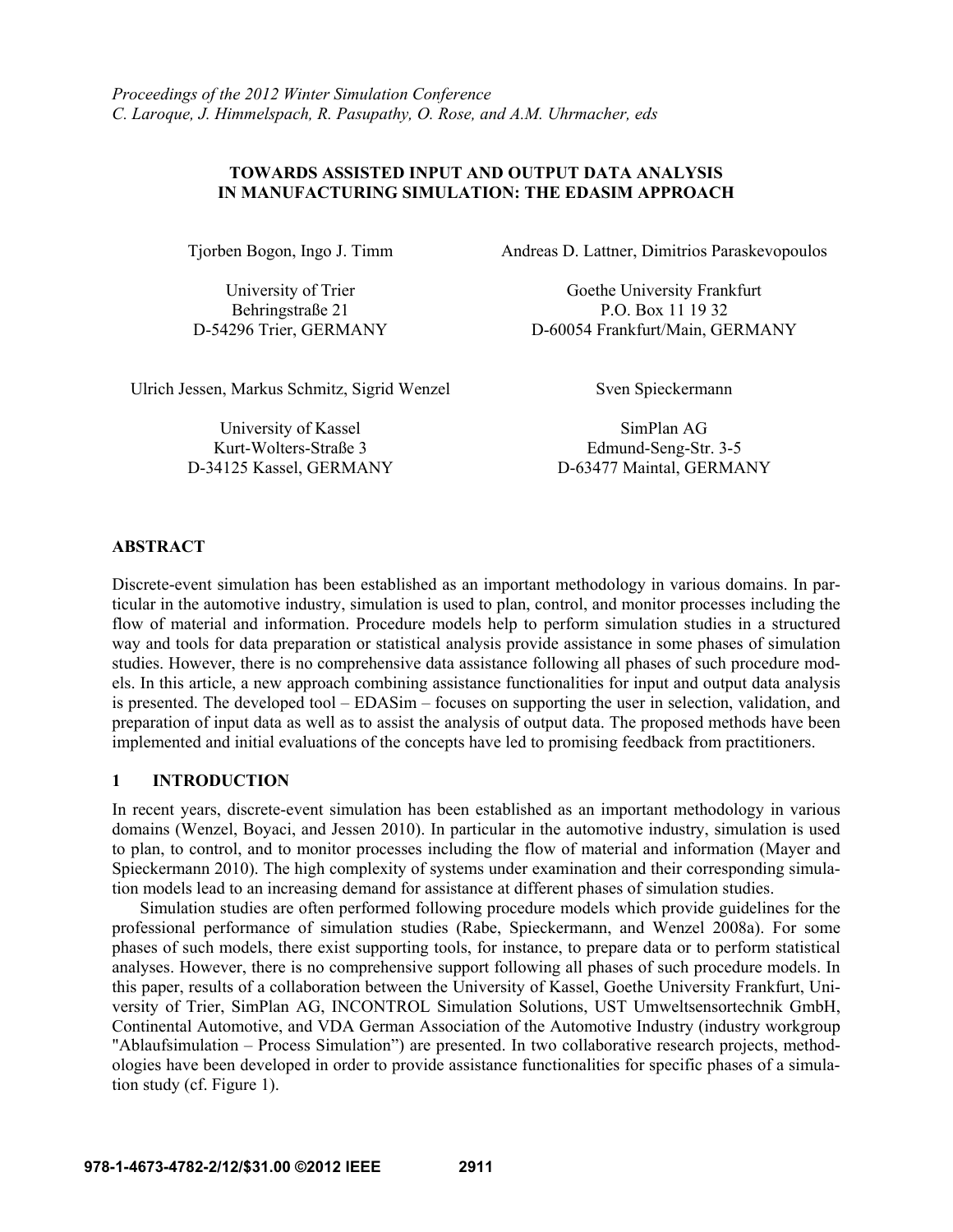The initial project AssistSim (Development and Evaluation of Assistance Functionalities for the Simulation of Logistic Processes; HessenAgentur Project No. 185/09-15) addresses support during the design and execution phase of simulation studies. In AssistSim, the experimental design of simulation studies is supported by a structured capturing of experiments' objectives of investigation as well as corresponding variables and measurements. Integrated checklists facilitate the identification of needed variables. A mapping of the identified variables and measurements to actual input and output data of specific simulation models enables the second main feature of AssistSim – the simulation execution assistance. Simulation models are executed automatically with desired numbers of replications, setting input values as specified in the experimental design phase and capturing all results in the AssistSim database. More details can be found in (Lattner et al. 2011). One result of the evaluation of AssistSim was a significant demand for assistance in the handling, analysis, and interpretation of input and output data. Therefore, the project EDASim (Development of Data Assistance for Simulation Studies in Production and Logistics; HessenAgentur Project No. 260/11-06) focuses on the assistance of the selection, assessment, and preparation of input data as well as the analysis of output data.

This paper presents a new approach to an assistance of data analysis in the context of simulation studies ranging from input data acquisition and preparation to output data analysis. Furthermore an architecture and prototype are presented.



Figure 1: Focus of AssistSim and EDASim within a simulation study (restricted to operative tasks)

The paper is organized as follows: in section 2, a brief overview of related work is provided with focus on the support of data analysis regarding simulation input data as well as output data. The current state of the art analysis from a simulation expert perspective is presented in section 3. A new approach to support input and output data analysis is introduced in Section 4. The resulting software architecture and prototype of EDASim are introduced in Section 5. The article closes with a discussion of the results and future work.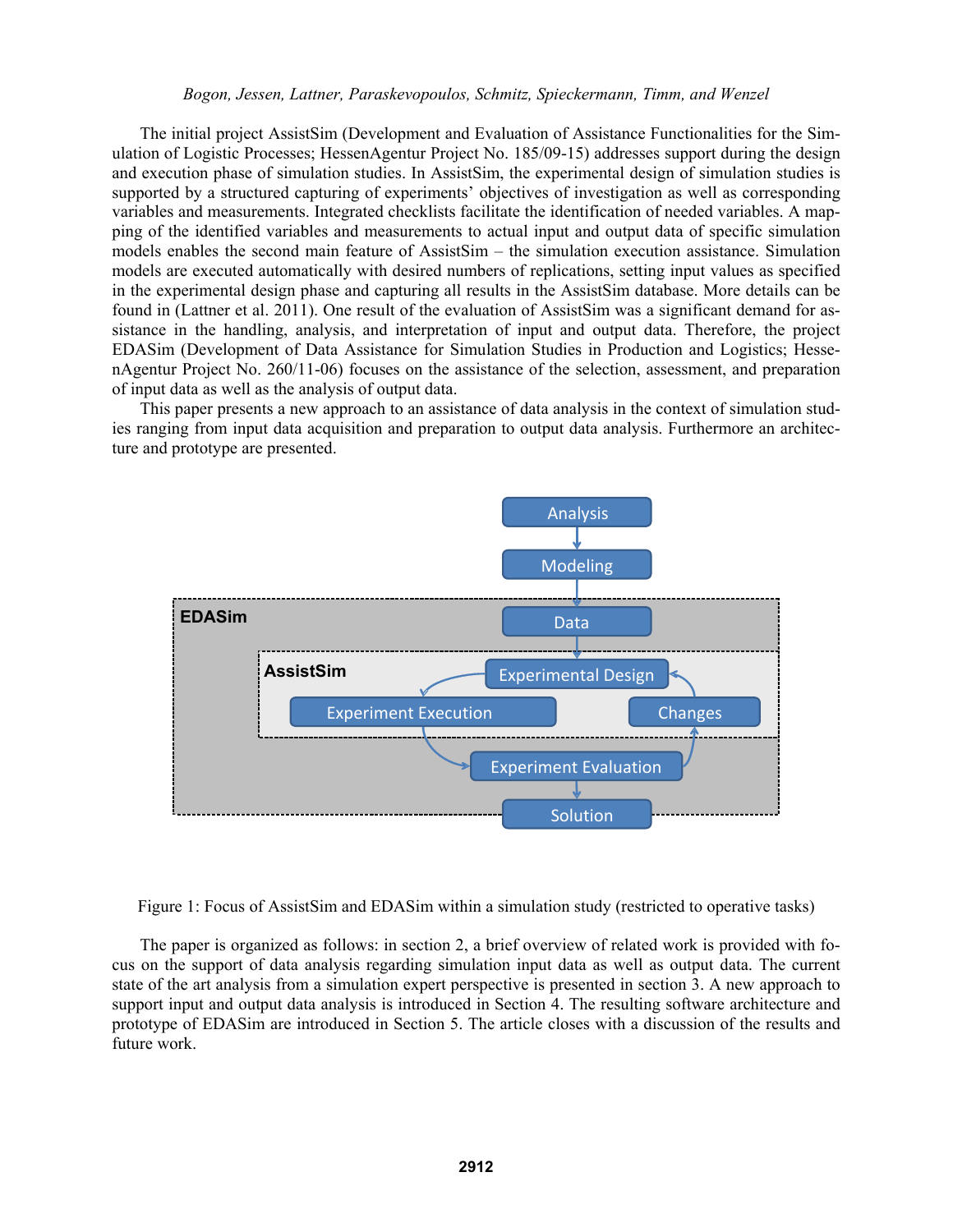# **2 RELATED WORK – SUPPORT FOR DATA ANALYSIS**

The results of an online survey, which was sent to 181 simulation experts and users within the VDA (German Association of the Automotive Industry) in the year 2010, point out that the effort of data acquisition in simulations studies is estimated to be between 5 and 50 percent of the overall project effort; the calculated median is 20 percent (Huber and Wenzel 2011). Additionally, the effort for verification and validation of data and models uses up to 21 percent of the overall project effort. Kuhnt and Wenzel (2010) give the following reasons for the significant efforts to acquire required information: missing data, limited access to data sources and low quality of collected data. Furthermore, they point out, that there is a lack of standardized or best-practice checklists and procedure models, which are applicable for information acquisition in simulation studies. The relevance of input data and the impact of input data quality for the quality of simulation results are discussed, for example, in Rabe and Hellingrath (2001), Skoogh and Johansson (2008), VDI 3633, Part 1 (2010), Wenzel and Bernhard (2008), and Kuhnt and Wenzel (2010). In this context, Wenzel et al. (2008) point out, that non-representative data or uncertain data cause non predictable effects to simulation results and therefore can lead to doubtful decisions concerning the system. Related work investigates the impact of quality of information for a simulation study on the quality of results (Wenzel, Abel, and Willmann 2011).

However, it has to be kept in mind that the research on use and impact of information and data in simulation studies stands in the broader context of research on information and data quality in general (see, for example, Hildebrandt 2004, Eppler and Witting 2000, Eppler 2006, Naumann 2007).

First research addressing the automated analysis of experimental data has already been performed in the 1950s (cf. Valdes-Perez 1999). In the following decades, the field of automated scientific discovery has evolved which has a strong overlap to the field of data mining (Williamson 2010). In several articles, approaches to knowledge discovery in various domains have been considered, for instance, for the identification of physical laws (Schmidt and Lipson 2009) and for the automation of biochemical experiments (King et al. 2009).

Some of the aforementioned publications address the analysis of output data of simulation experiments. The system "Explora" for knowledge discovery provides support to identify interrelations in results of simulation studies for planning political decisions. These results include expected consequences if certain laws were adapted, e.g., what types of households would benefit most from new regulations with respect to children's allowance (Klösgen 1996). Better, Glover, and Laguna (2007) present an approach to simulation optimization where data mining methods are used during optimization in order to separate good quality from bad quality solutions in the parameter space. A similar approach is introduced by Burl et al. (2006) where active learning with support vector machines is used to identify parameter configurations for future simulation runs which are expected to lead to a high information gain. Robinson (2005) presents a tool based on Microsoft Excel which can be coupled to the simulation software SIMUL8 for the analysis of simulation output data. Recent works address assistance functionality in order to estimate the needed number of replications or to estimate if significant differences between two variants are expected in simulation studies (Hoad, Robinson, and Davis 2009, Lattner, Bogon, and Timm 2011).

In the work presented in this paper, operational support for structured capturing and assessment of input data is provided. In this regard, the aforementioned studies addressing input data quality constitute the basis for the requirement analysis of corresponding software components of the EDASim approach. For the analysis of output data, besides established analysis methods, the application of sequential pattern mining algorithms is proposed in this approach. Rules extracted from such frequent sequential patterns are similar to the ones presented in the work of Klösgen (1996), but can also reflect a temporal ordering of events. In order to apply these data mining algorithms to manufacturing simulation data, quantitative measurements with timestamp information need to be transformed to a qualitative representation. Furthermore, the flexible plug-in framework of EDASim enabling to easily extend the system by adding new components is a distinguishing feature of our approach in comparison to the aforementioned works.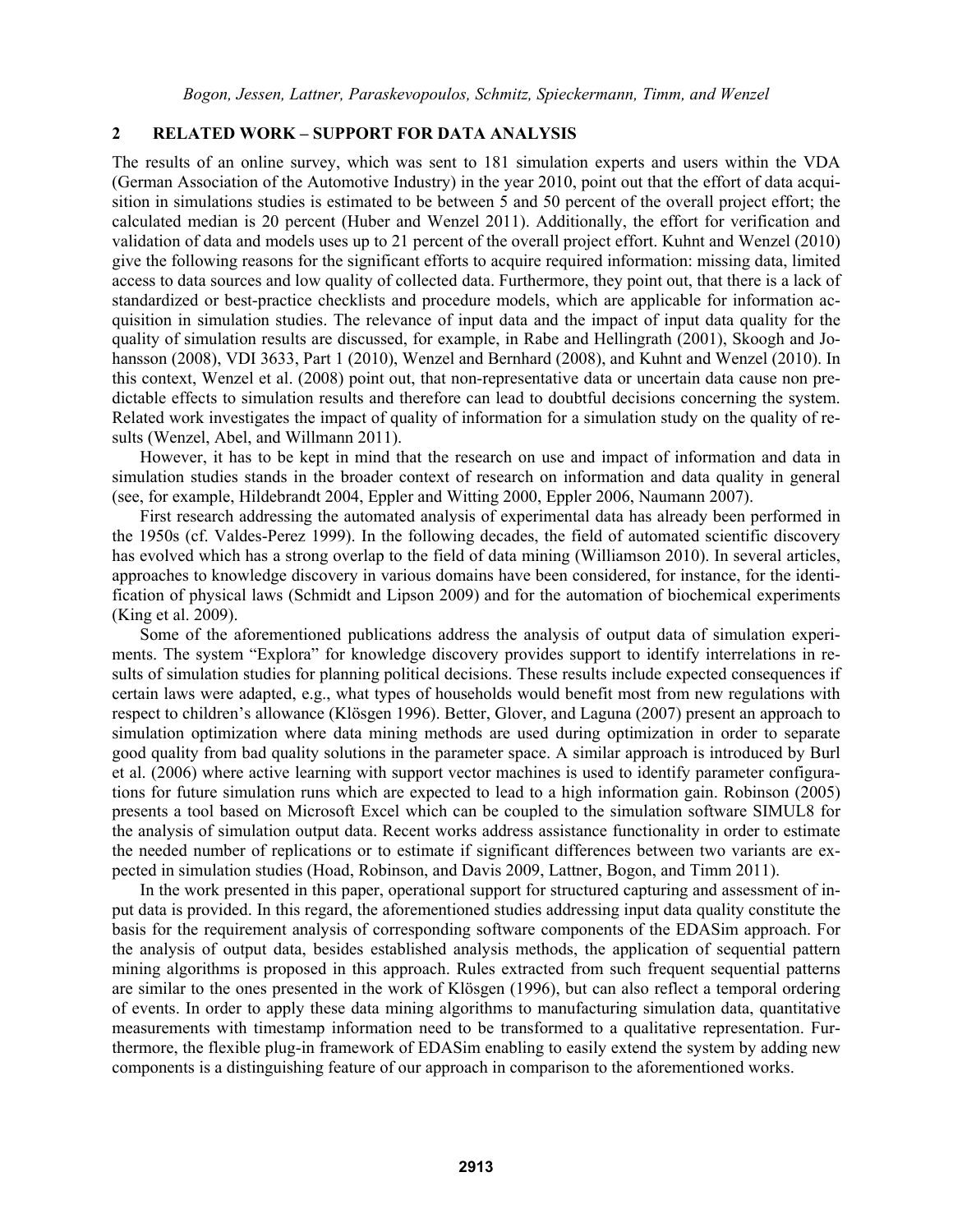# **3 PRESENT SITUATION ANALYSIS FROM A SIMULATION EXPERT PERSPECTIVE**

Assisting simulation experts is not only an interesting approach from a research point of view, but is also of high relevance to application and use of simulation in an industry context. The vision of being able to guide and assist a simulation expert in a holistic manner throughout all steps of a simulation study would be a substantial progress compared with today's way of working. The high stake the VDA with engineers from the car manufacturers Audi, BMW, Daimler, Opel, and VW and the automotive suppliers Bertrandt, Continental, EDAG, Schäffler, and ZF have in both of the consecutive research activities is in itself an indicator for the relevance of the research activities for practitioners. However, the main motivation for the participating companies is different: even though procedure models for simulation studies are common sense and are widely used throughout the industry, executing the procedures, i.e., carrying out a simulation study is still a process mainly depending on the skills and experiences of the simulation experts involved. Also, capturing meta-information (e.g., the collection, preparation, storage) and documentation of simulation input and output data are rather performed individually and in many cases manually. Statistical procedures are – if applied at all – performed either in spreadsheet software, or within the simulation software itself resulting in an often poor documentation of test results, confidence intervals etc. All in all, the manual processing of the procedure steps, data handling, and experimentation leads to problems in terms of loss of efficiency or loss of knowledge about the simulation study. At the same time simulation models in the automotive industry sometimes live for several years, while the simulation expert responsible for the model changes (possibly several times) during this period (Mayer and Spieckermann 2010). In these and similar situations it is not only important to follow a simulation procedure model, but it is relevant to know, e.g., the background of modeling decisions taken one, two, or five years ago, the specific user requirements which led to the decisions, the origin of the data used in the model, the way the results were created etc.

From a technical point of view common procedures to data analysis in simulation experiments are based on the brute force method: before simulation it is important to prepare the input data, such that meta-information is linked to the data. Collected data sets are validated to ensure valid simulation runs and to get feasible output data. Furthermore, the simulation expert has to pre-process and to select input data for simulation by applying various statistical methods to clean-up and prepare the data set for simulation. Additionally, the data have to be connected to the simulation model, which requires detailed domain knowledge. After performing the experiments, the simulation expert has to run various statistical tests and statistical models to summarize and to prepare the experiment evaluation. Numerous test results are created and have to be screened. All these steps must be documented to get a report and to summarize all relevant results. Only users with a certain degree of expertise are able to generate high quality reports of simulation studies and even for them, a support in this process is desired. Especially the interpretation of output data includes major challenge as interesting results can be missed in the resulting "crowd of information".

# **4 EDASIM: A NEW APPROACH TO INPUT AND OUTPUT DATA ANALYSIS**

EDASim addresses an integrated input and output data analysis in the context of simulation studies. Therefore, it contains assistance functionality for input data (acquisition, collection and preparation, metainformation annotation, and data validation), statistical analysis and inference, data visualization and reporting tools. In the following two subsections more details on the EDASim approach on input data as well as on output data analysis and management are discussed.

# **4.1 Information Acquisition and the Impact of Input Data Quality**

At the beginning of the information acquisition for a simulation study it is necessary to clarify which input data are generally necessary to achieve the goals of the study, and which quality these data need to have in order to be credible. Models and results in simulation are then referred to as credible, "if enough indicators, indications, arguments or perhaps even evidence are available that show that the simulation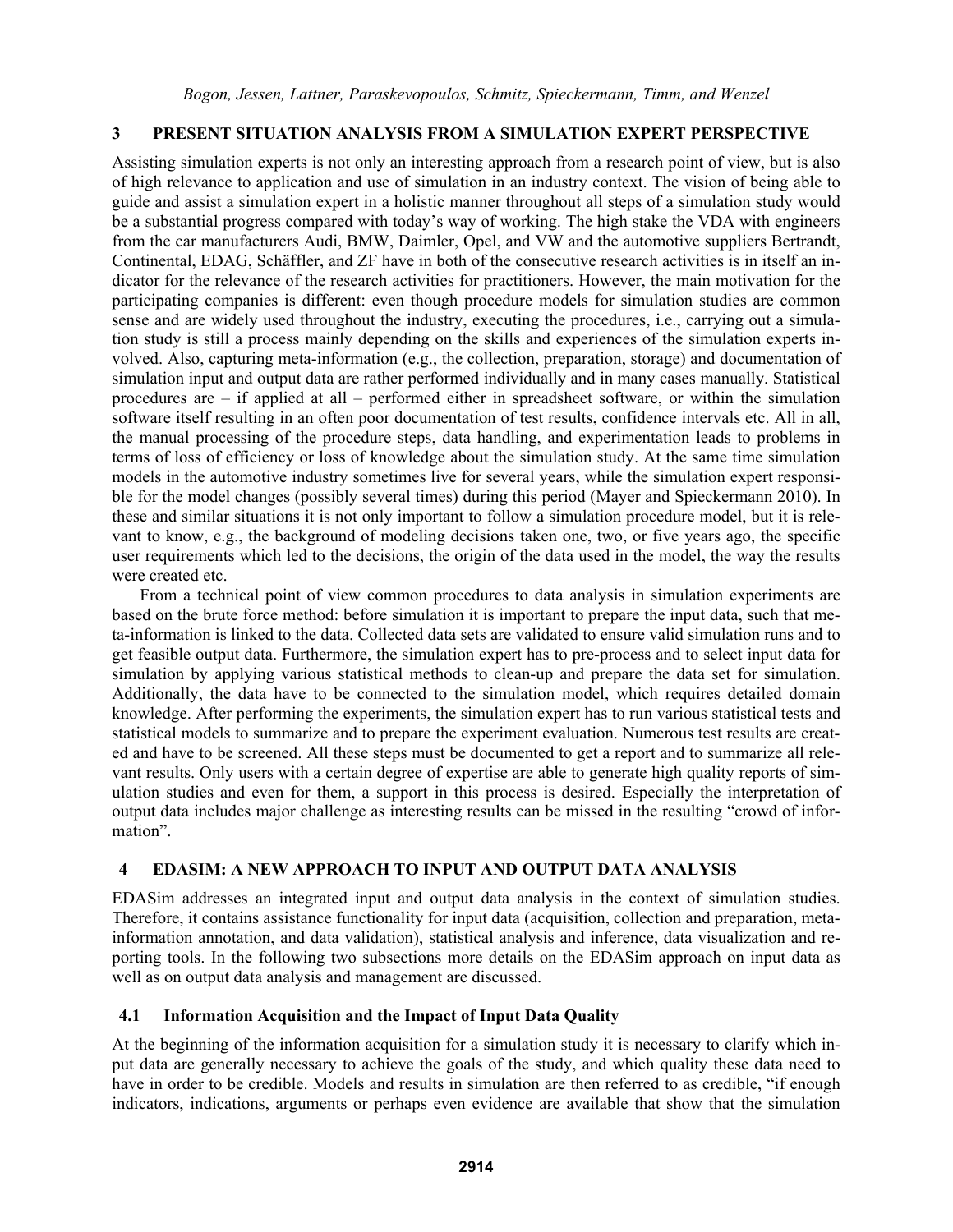model fulfills the purpose intended, as far as possible" (translated from German original: Berchtold et al. 2002, p. 135). According to Wenzel and Bernhard (2008) the fulfillment of enterprise-specific, projectbased or individually defined acceptance criteria is a measure of the credibility that the user assigns to the model (see also Robinson 2004, Rabe, Spieckermann, and Wenzel 2008b, Balci et al. 2000). Transferring this statement to credibility of information and data it seems to be relevant to ask when is credibility of data needed and how it can be achieved and identified.

According to the differentiation of the terms "Verification and Validation (V&V)" discussed in the literature (cp. Balci 2003, Rabe, Spieckermann, and Wenzel 2009), verification ("Are the data correct?") deals rather with syntactical questions ("Is the data format correct? Are the data accurate and consistent?") and validation ("Are that the right data?") with questions in terms of correctness of data relating to system pre-settings and to questions about the suitability for the appropriate task. Analogous to the V&V in the simulation modeling process Kuhnt and Wenzel (2010) as well as Wenzel and Bernhard (2008) specify in their works in the Collaborative Research Centre "Modeling of Large Logistics Networks" (SFB 559), supported by the Deutsche Forschungsgemeinschaft, that the entire process of information acquisition (identification of the necessary information, information collection, if necessary data recording, statistical data analysis and data usability test) has to be combined with V&V of the respective results of the steps. Finally, the process of information acquisition has to be finalized with the question whether the identified data satisfy the qualitative information needs of the later application.

In this context Bernhard, Dragan, and Wenzel (2007) define information quality as the set of quality attributes of information or of an information process, which refers to its ability to satisfy given requirements. To assess the quality of information, they define quality criteria for the content, the meaning, the origin and the use of information:

- 1. Content-related aspects of the quality of information refer to the purely technical information quality (recording errors and gaps, corruptions) and therefore to the correctness of the information, independent of the meaning of information, satisfaction of information needs (completeness) and the degree of the independence of the information content of the persons involved (objectivity).
- 2. Aspects of the meaning of information refer to the quality of information regarding the interpretability and hence the contextual quality. These aspects comprise the timeliness of the information (currency), the degree of clearness and clarity of the information content (comprehensibility) and the degree of coverage of the necessary information needs (congruence).
- 3. Aspects of the origin are used to evaluate the source of information and thus the expected quality of the information contained therein. The availability and accessibility of information in principle, but also the reconstruction of the process of gathering information (traceability) and the reliability of the information from the source are evaluated. If multiple information sources are used, in addition, the degree of similarity of structure and semantics of information (homogeneity) can be important.
- 4. With respect to the utilization of information, the correspondence between the collected and prepared data and the requirements from the application are checked. The importance of information for the application (relevance) and the suitability in terms of the granularity of the data and the use of the data in the method respectively in the simulation tool used have to be ensured.

The above theoretical preliminary work and industry-related research to obtain databases for simulation studies (cp., for example, Bockel, Csanady, and Wenzel 2008) are incorporated into the research project EDASim to provide assisting functionality that leads to an increase in the quality of input data. In order to address item 4 of the list above, EDASim provides checklists to systematically collect and prioritize information needs for a simulation right from the start. This helps, e.g., to document the rele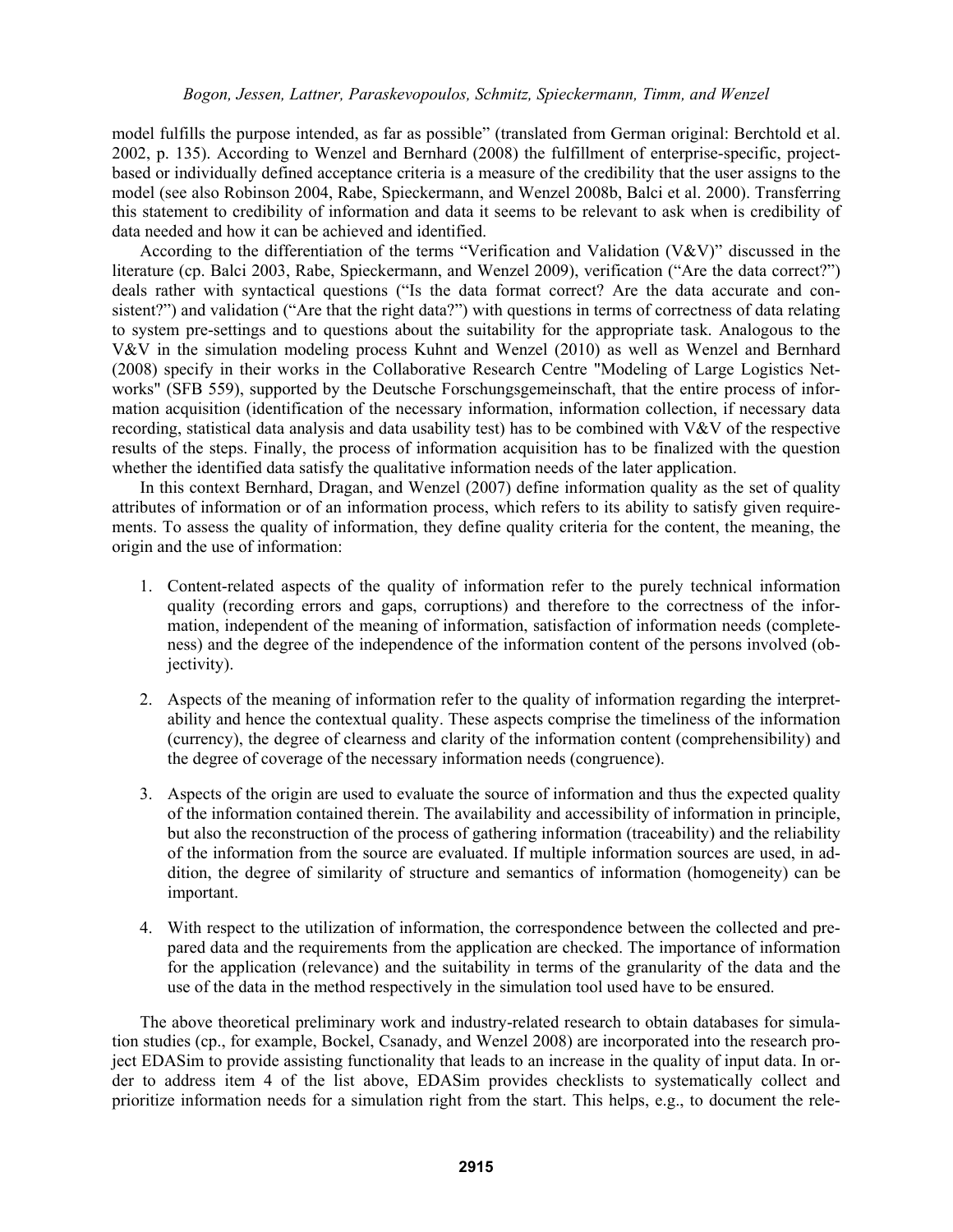vance of the information for a specific objective within the scope of a project itself but also for re-use for future projects.

Furthermore, EDASim functions make sure that the information sources within an enterprise can be administrated with the help of meta-information and be linked to the information required for the simulation study, so that the coverage of required information with the actual available information can be assured (congruence). At the same time, the evaluation of information regarding objectivity and actuality is supported (item 1 and 2) and traceability of information acquisition (item 3) is maintained.

With additional functionalities providing statistical methods, the user receives assistance to ensure the completeness, correctness and accuracy of its input data (item 1). These functionalities provide methodological expertise, which is needed to identify possible errors in data. In this manner, an important step in support of the input data verification can be achieved.

### **4.2 Output Data and Output Data Analysis**

Besides the aforementioned task to identify needed sources for simulation studies and to assess the input data quality, another challenge is to analyze simulation output data and to support the expert to draw conclusions from the results. Complex models can consist of numerous parameters as well as a number of measurements. Multiple simulation runs including replications of particular variants can originate huge amounts of output data. In order to avoid "getting lost" in these data, support in the form of statistical analysis as well as the identification of patterns in the data are desired in this context.

The approach for output data analysis, as implemented in EDASim, is intended to be generic in the sense that results from arbitrary simulation models can be examined, e.g., the buffer states of simulated factories or the output of a production line. The simulation models under consideration typically are stochastic and hence will use random variables. Besides simulation output data that are measured once (e.g., a factory's output at the end of a simulation run), there can be time-dependent measurements (like the capacity level of a buffer over time).

With respect to the analysis of the output data generated by user-defined simulation studies, EDASim provides functionalities that include the computation of certain statistics (mean value, standard deviation, confidence intervals, etc.), significance tests, outlier identifications, distribution fitting, identification of interrelations (supervised and unsupervised learning), and an automated categorization of numeric values. The corresponding parameters which are relevant for the particular functionality are stored in a common database. The user has the possibility to change these values, e.g., the error rate of the confidence interval or of the significance test, both temporary and permanent for specific projects.

Although other tools are available providing statistical functionalities, it is useful to provide an integrated solution in order to avoid system discontinuities, i.e., that the user has to deal with multiple programs for the analysis. Concerning the assessment of data accuracy, a functionality has been designed which computes the confidence interval of data. This functionality provides in addition to the interval, basic statistical values like arithmetical mean or standard deviation and a chart of the single values as well as of the confidence interval. For the performance of significance tests from two samples, a t-test has been integrated (paired/unpaired sample, one-/two-tailed test). An interesting aspect regarding output results of simulations is to estimate the existing distribution of measurements. For this purpose, the Chi-squared test is used (e.g., Greenwood and Nikulin 1996). For more details about the distribution fitting approach see (Lattner et al. 2012).

In order to identify regularities in simulation output data, supervised as well as unsupervised machine learning algorithms are integrated into our approach. In the first case, a supervised learning task is set up to train a classifier using results of performed simulation runs. The use of symbolic machine learning approaches like decision tree or decision rule learning is proposed as they lead to comprehensible descriptions which can be interpreted by human decision makers (e.g., Quinlan 1993, Cohen 1995). Such a trained classifier can be used, for instance, to separate good quality solutions (regarding a measurement like factory output) or to find descriptions for certain situations (e.g., simulation runs where a specific buffer capacity is exceeded or a machine's workload is very low). These classifiers can be used to provide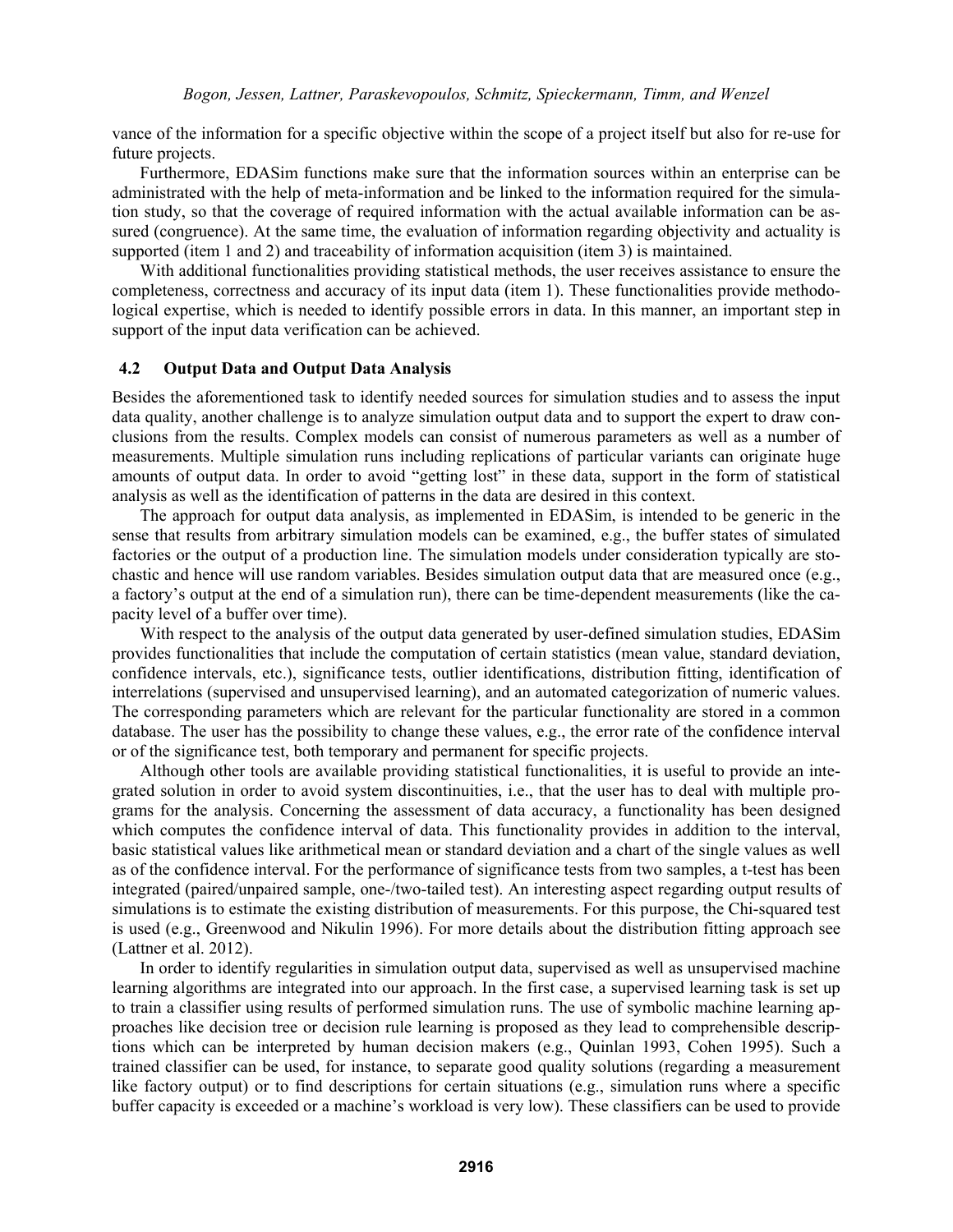a general description about regularities of the different classes or can later be used to predict certain outcomes of settings even without performing simulation runs. The predicted outcome can be of interest if it has to be decided whether certain settings should be taken into account for simulation. A filtering based on such a classification can thus help to focus computational time on those settings which are expected to be more interesting.

For the unsupervised identification of regularities, an approach to sequential pattern mining is integrated. These pattern mining approaches take as input a sequence of "events" and identify frequent patterns which then can be transformed into (temporal) association rules like "If breakdown(machine7) then empty(buffer2) and low workload(machine9)". In order to generate the needed input, events and their corresponding timestamps have to be extracted from simulation runs. In our work, an implementation of RuleGrowth (Fournier-Viger et al. 2011) of the Sequential Pattern Mining Framework provided by Fournier-Viger (2012) is used in order to identify frequent sequential patterns.

# **5 EDASIM ARCHITECTURE AND PROTOTYPE**

In the previous section, the fundamental concepts of EDASim have been introduced. These conceptualizations have led to the development of an assistance system for users of simulation software. In this section the architecture of the prototype and the prototype itself are introduced.

EDASim is based on a flexible architecture (see Figure 2), which is characterized by the EDASim database, the plug-in container, and the GUI. As a programming language, C# has been chosen for implementation of the core architecture. The underlying and integrating component for the assistance system is the EDASim database. Here, the assistance process is logged; project specific details and information about the system configuration are stored. Related to the database the core system's behavior is controlled. The conceptual design of EDASim provides a modular, extensible structure where different functionalities can be integrated as so called plug-ins. Plug-ins provide certain functionalities and can be loaded dynamically to the EDASim main system using a specific interface. As a result of this componentoriented design, the programming language of the plug-in is not restricted by the EDASim system. In our project, plug-ins have been developed in C# as well as Java. The plug-in interface specifies methods for GUI layout as well as required methods for communication with other plug-ins and the EDASim database. Additionally, plug-in developers have to implement mandatory functions in the plug-in used by the EDASim plug-in container for recognizing the new plug-in. As a result of the plug-in mechanism and specification, the system can easily be extended as desired. The assistance functionalities and developed plug-ins of EDASim range from data handling, statistics, and visualization and are introduced in the following in more detail.

The first cluster of assistance functionalities deals with data management (plug-ins for database access, data table visualization, and selection of data sources). Functionalities for meta-information annotation (plug-in to annotate information about data sources) are included. The next cluster of functionality is dedicated to statistics. The assisted analysis of input data as well as output data is based upon the application of statistical methods. Among others, in the domain of logistics it could be important to provide algorithms for confidence intervals, statistical tests, categorization, pattern mining, and outlier identification. All these algorithms are integrated and supported by basic statistics plug-ins and offer standard configurations as a starting point. In conjunction with the previous functionalities it is important to provide a visual access to analysis and simulation results. Therefore, data visualization plug-ins are integrated in EDASim, namely Gantt charts and multi-level pie charts. One valuable extension would be the assistance for an automatic generated documentation of the simulation runs with the identification of the important results to generate an overview about the performed study supporting beginners as well as professionals.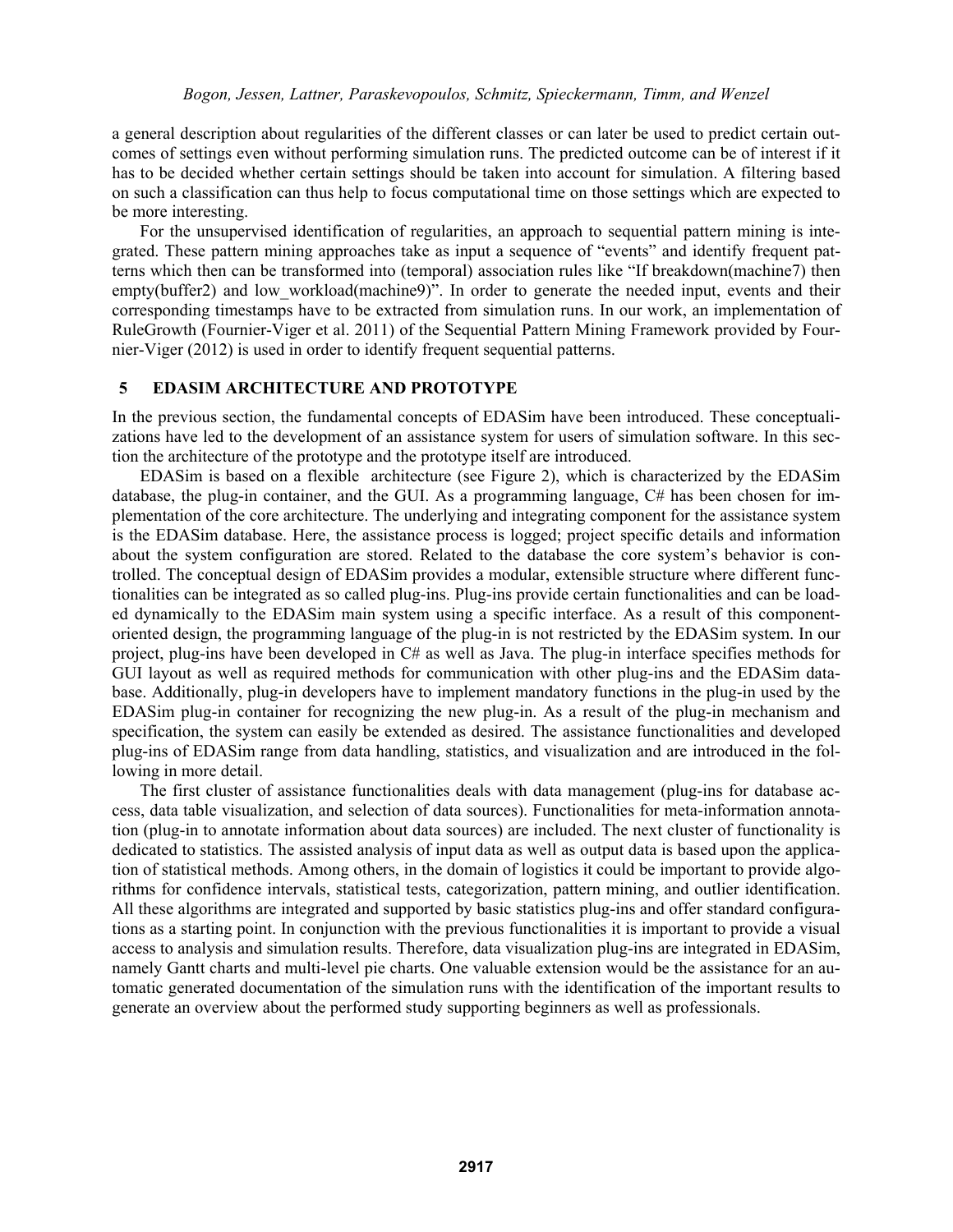*Bogon, Jessen, Lattner, Paraskevopoulos, Schmitz, Spieckermann, Timm, and Wenzel* 



Figure 2: Sketch of the EDASim architecture

The principle of the developed assistance system is that different projects can easily be managed and worked with. If a new project is created, specific requirements will arise and this potentially will lead to new functionality needs. Therefore, the major design principle of EDASim is to enable maximum flexibility by means of a sophisticated plug-in mechanism as introduced above. This technique allows for a project-specific configuration of plug-ins. The user can apply a predefined set of configurations (so-called standard setups) or can set up plug-in parameters individually. While users with less experience can retain default parameters, experts can change configurations as requested. Plug-in interfaces are documented well such that experienced users may implement new plug-ins. Furthermore, the plug-in mechanism allows for various programming languages to be used (e.g., C# or Java). Following the logic of plug-ins, the AssistSim system which has been developed in a preceding research activity can be integrated as a plugin to EDASim as well. Doing so, the automated control of performing simulation runs is utilized in EDASim.

To support the specific form of dynamic functionality in EDASim, a flexible GUI concept is necessary. Every plug-in can be added to the project out of the list of all plug-ins by a drag and drop mechanism. Every plug-in offers its functionality on an encapsulated extra frame in the program and lets the users adjust their specific settings. All plug-ins loaded to the current project can interact with each other using a communication interface provided by the main application. The data of different types of loaded databases can be used by different plug-ins in the project. Furthermore, if the user wants to work with a specific set of data from the database, he can specify a query as needed and store it under a user-defined identifier. This data view (query) can be used in other plug-ins as input.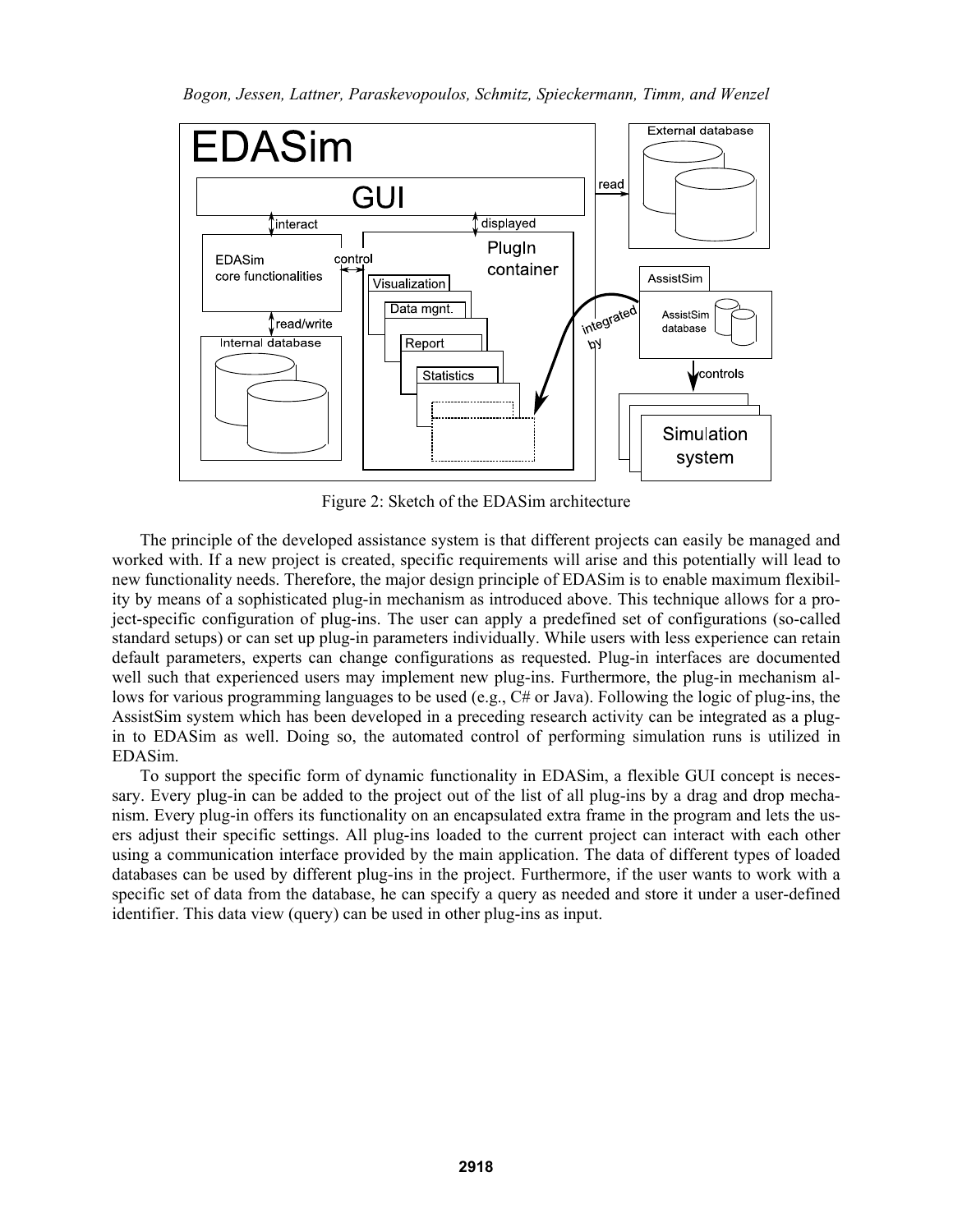

*Bogon, Jessen, Lattner, Paraskevopoulos, Schmitz, Spieckermann, Timm, and Wenzel* 

Figure 3: GUI of the EDASim system

The GUI of the EDASim system is split up into three frames (cf. Figure 3). On the left frame all loaded plug-ins are listed. In the mid-frame the current project and all other loaded projects are displayed. If the user wants to integrate plug-in functionality into the current project, it can be integrated via drag and drop from the plug-in-frame or from another project adapting the plug-in's configuration of this project. In the right frame the user dialogue of the currently active plug-in is shown. Here, all the user specific and plug-in depending settings can be done to configure the behavior of the plug-in. For example, to calculate the confidence interval the input dataset has to be chosen. All GUI frames of projects and plug-ins can be used as part of the main window as seen in Figure 3 or as a separate window.

# **6 DISCUSSION AND FUTURE WORK**

Based on the analysis in cooperation with experts from practice in simulation we have identified relevant shortcomings in the process of input and output data handling. As a next step, assistance functionalities have been conceptualized and an architecture for an assistance system has been developed. The software architecture is implemented as a modular, extensible structure. Different plug-ins for statistics, visualization and information management for data sources are available. The implementation of additional individual plug-ins is possible. The prototype shows the feasibility of our concept, evaluations on realistic simulation scenarios are done for in-depth analysis of the EDASim approach. The cooperation of a simulation software vendor and a simulation service provider within the research consortium has turned out to be very fruitful. One of the simulation companies has committed on pushing the development of the EDASim approach into the direction of a commercial software roll-out. The company also intends to move pre-existing software for visualization of experimental results to the new platform. The commercialization of AssistSim and EDASim ideas is accelerated by the commitment of the consortium member VDA to support the activities beyond the formal end of the publicly funded research.

# **ACKNOWLEDGEMENT**

The content of this paper is a result of the EDASim project (HessenAgentur Project No. 260/11-06, 2011- 2012) which is funded by the European Union (European Regional Development Fund – ERDF) as well as the German State Hessen in context of the *Hessen ModellProjekte*. The authors would like to thank the other partners of this project for their indispensable contributions: INCONTROL Simulation Solutions,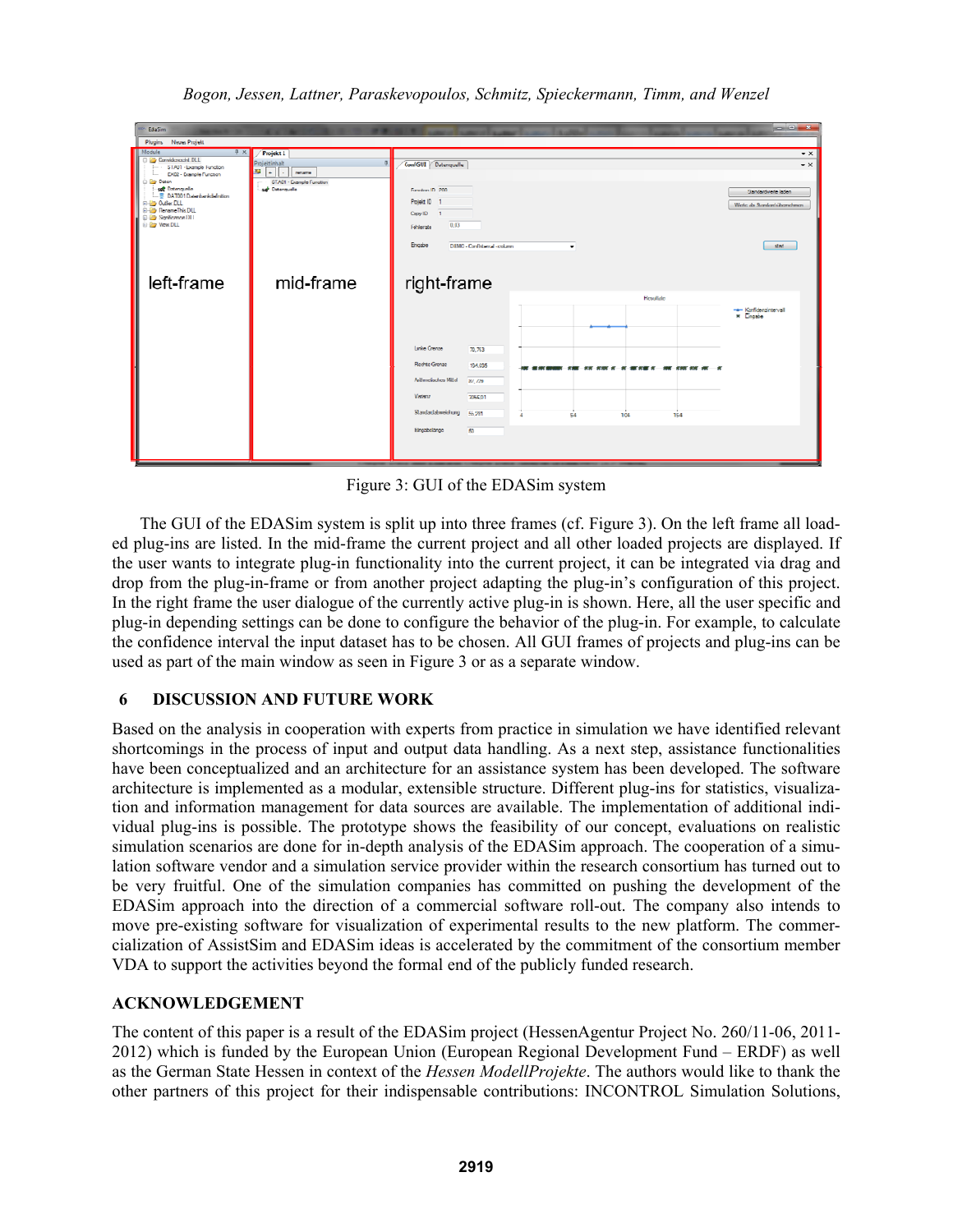Continental, and VDA German Association of the Automotive Industry (industry workgroup "Ablaufsimulation – Process Simulation").

# **REFERENCES**

- Balci, O., W. F. Ormsby, J. T. Carr III, and S. D. Saadi. 2000. "Planning for verification, validation, and accreditation of modeling and simulation applications." In *Proceedings of the 2000 Winter Simulation Conference*, Edited by J. A. Joines, R. R. Barton, K. Kang, and P. A. Fishwick, 829-839. Piscataway: IEEE.
- Balci, O. 2003. "Validation, verification, and certification of modeling and simulation applications." In *Proceedings of the 2003 Winter Simulation Conference*, Edited by S. Chick, P. J. Sanchez, E. Ferrin, and D. J. Morrice, 150-158. Piscataway NJ: IEEE.
- Bernhard, J., M. Dragan, S. Wenzel. 2007. "Bewertung der Informationsgüte in der Informationsgewinnung für die modellgestützte Analyse großer Netze in der Logistik." Technical Report 07006 – Sonderforschungsbereich 559 "Modellierung großer Netze in der Logistik". Dortmund, ISSN 1612-1376.
- Better, M., F. Glover, and M. Laguna. 2007. "Advances in analytics: Integrating dynamic data mining with simulation optimization." *IBM Journal of Research and Development* 51(3-4): 477-487.
- Berchtold, C., D. Brade, M. Hofmann, A. Köster, T. Krieger, and A. Lehmann. 2002. "Verifizierung, Validierung und Akkreditierung von Modellen und Simulationen." BMVG-Studienauftrag Nr. M/GSPO/Z0076/9976, Abschlussbericht. München: ITIS e.V..
- Bockel, B., K. Csanady, and S. Wenzel. 2008. "Methodik zur systematischen Informationsgewinnung für Simulationsstudien." In *Advances in Simulation for Production and Logistics Applications*, Edited by M. Rabe, 959-604. Stuttgart: Fraunhofer-IRB Verlag.
- Burl, M. C., D. DeCoste, B. L. Enke, D. Mazzoni, W. J. Merline, and L. Scharenbroich. 2006. "Automated knowledge discovery from simulators." In *Proceedings of the Sixth SIAM International Conference on Data Mining*, Edited by J. Ghosh, D. Lambert, D. Skillicorn, and J. Srivastava, 82-93. Bethesda, MD, USA: SIAM.
- Cohen, W. W. 1995. "Fast effective rule induction". In *Proceedings of the 12th International Conference on Machine Learning*, Edited by A. Prieditis and S. J. Russell, 115-123. Morgan Kaufmann.
- Eppler M. J. and D. Wittig. 2000. "Conceptualizing Information Quality: A Review of Information Quality Frameworks from the Last Ten Years." In *Proceedings of the International MIT Conference on Information Quality*, Edited by B. D. Klein and D. F. Rossin, 83-96. Cambridge.
- Eppler M. J. 2006. *Managing information quality*, 2nd ed. Berlin Heidelberg: Springer.
- Fournier-Viger P., R. Nkambou, and V. S.-M. Tseng. 2011. "RuleGrowth: Mining Sequential Rules Common to Several Sequences by Pattern-Growth." In: *Proceedings of the 2011 ACM Symposium on Applied Computing*, Edited by W. C. Chu, W. E. Wong, M. J. Palakal, and C.-C. Hung, 956-961. New York: ACM.
- Fournier-Viger, P. 2012. Sequential Pattern Mining Framework (SPMF). Accessed March 3. http://www.philippe-fournier-viger.com/spmf/.
- Greenwood, P. E. and M. S. Nikulin. 1996. *A guide to chi-squared testing.* New York: Wiley.
- Hildebrand, K. 2004. "Datenqualität im Supply Chain Management." In *Informatik 2004 Informatik verbindet*, Band 1, Beiträge der 34. Jahrestagung der Gesellschaft für Informatik e.V. (GI), Edited by P. Dadam and M. Reichert, 239-243. Bonn: Gesellschaft für Informatik e.V.
- Hoad, K., S. Robinson, and R. Davies. 2009. "Automated selection of the number of replications for a discrete-event simulation." *Journal of the Operational Research Society* 61(11):1632-1644.
- Huber, L. and S. Wenzel. 2011. "Trends und Handlungsbedarfe der Ablaufsimulation in der Automobilindustrie." *Industrie Management* 27 (5): 27-30.
- King, R. D., J. Rowland, S. G. Oliver, M. Young, W. Aubrey, E. Byrne, M. Liakata, M. Markham, P. Pir, L. N. Soldatova, A. Sparkes, K. E. Whelan, and A. Clare. 2009. "The automation of science". *Science* 324 (5923): 85-89.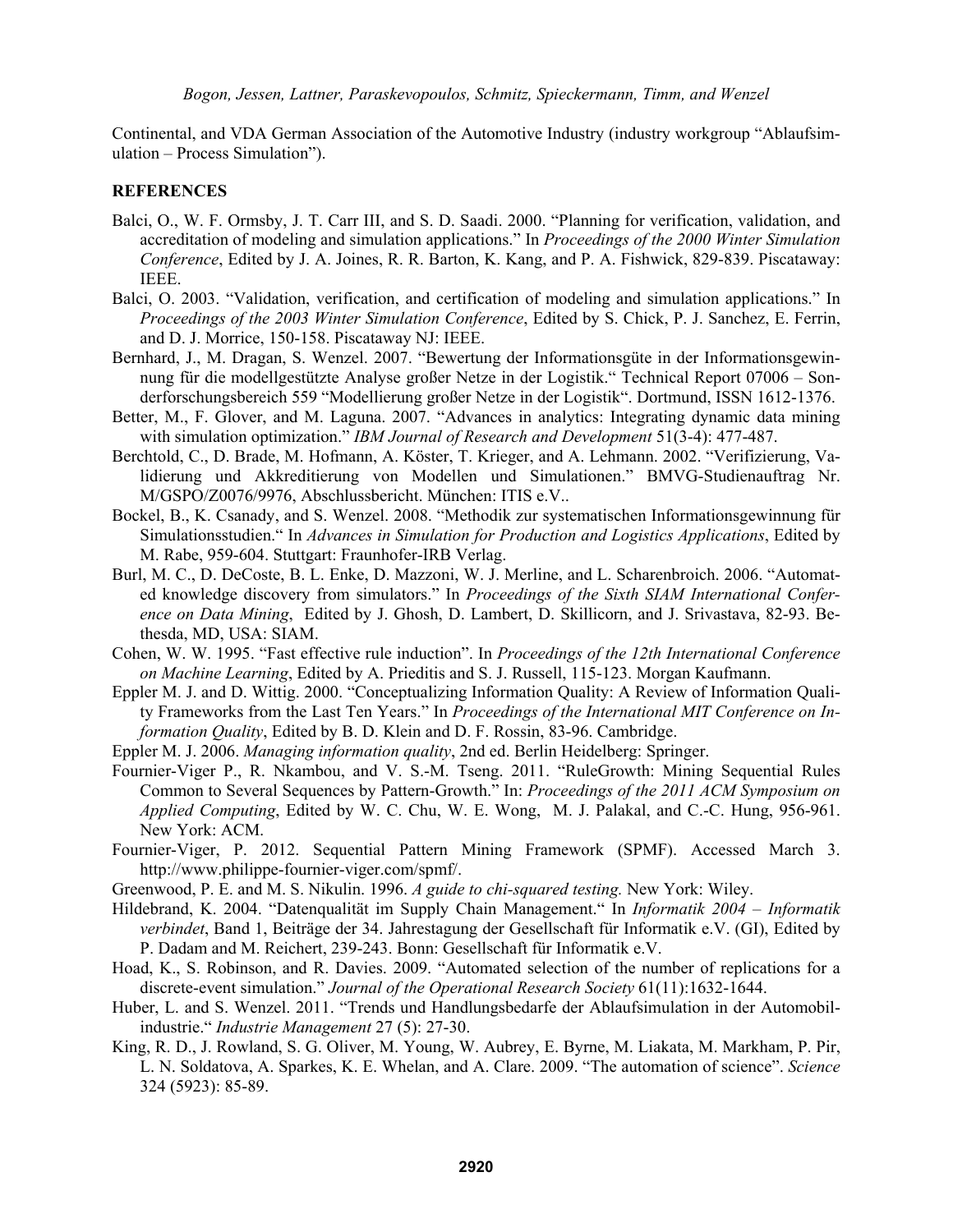- Klösgen, W. 1996. "Explora: A multipattern and multistrategy discovery assistant." In *Advances in knowledge discovery and data mining*, Edited by U. M. Fayyad, G. Piatetsky-Shapiro, and R. Uthurusamy, 249-271. Menlo Park: AAAI Press.
- Kuhnt, S. and S. Wenzel. 2010. "Information Acquisition for Modelling and Simulation of Logistics Networks." *Journal of Simulation* 4:109-115. Published online 6. Nov. 2009, doi10.1057/jos.2009.9.

Naumann, F. 2007. "Datenqualität." *Informatik Spektrum* 30 (1): 27-31.

- Lattner, A. D., H. Pitsch, I. J. Timm, S. Spieckermann, and S. Wenzel. 2011. "AssistSim Towards Automation of Simulation Studies in Logistics." Appears in *Simulation News Europe*.
- Lattner, A. D., T. Bogon, and I. J. Timm. 2011. "An Approach to Significance Estimation for Simulation Studies." In *Proceedings of the 3rd International Conference on Agents and Artificial Intelligence* (ICAART'2011), Edited by J. Filipe and A. Fred, 177-186. SciTePress.
- Lattner A. D., J. Dallmeyer, D. Paraskevopoulos, and I. J. Timm. 2012. "Approximation of Pedestrian Effects in Urban Traffic Simulation by Distribution Fitting", In: *Proceedings of the 26th European Conference on Modelling and Simulation (ECMS 2012)*, Edited by K. G. Troitzsch, M. Möhring, U. Lotzmann, 567-573. European Council for Modelling and Simulation.
- Mayer, G. and S. Spieckermann. 2010. "Life-cycle of simulation models: requirements and case studies in the automotive industry." *Journal of Simulation* 4: 255-259.
- Quinlan, J. R. 1993. *C4.5 Programs for Machine Learning.* Morgan Kaufmann Publishers, Inc.
- Rabe, M. and B. Hellingrath. 2001. *Handlungsanleitung Simulation in Produktion und Logistik.* San Diego: SCS.
- Rabe, M., S. Spieckermann, and S. Wenzel 2008a. "A New Procedure Model for Verification and Validation in Production and Logistics Simulation." In: *Proceedings of the 2008 Winter Simulation Conference*, Edited by S.J. Mason, R.Hill, L. Mönch, O. Rose, T. Jefferson, and J.W. Fowler: 1717-1726. San Diego: IEEE Press.
- Rabe, M., S. Spieckermann, and S. Wenzel. 2008b. *Verifikation und Validierung für die Simulation in Produktion und Logistik – Vorgehensmodelle und Techniken.* Berlin: Springer.
- Rabe, M., S. Spieckermann, and S. Wenzel. 2009. "Verification and Validation Activities within a New Procedure Model for V&V in Production and Logistics Simulation." In *Proceedings of the 2009 Winter Simulation Conference*, Edited by M. D. Rossetti, R. R. Hill, B. Johansson, A. Dunkin, and R. G. Ingalls, 2509-2519. IEEE Omnipress.
- Robinson, S. 2005. "Automated analysis of simulation output data." In *Proceedings of the 2005 Winter Simulation Conference*, Edited by M. E. Kuhl, N. M. Steiger, F. B. Armstrong, and J. A. Joines, 763- 770.
- Robinson, S. 2004. *Simulation: The Practice of model development and use.* Chichester: John Wiley & Sons.
- Schmidt, M. and H. Lipson. 2009. "Distilling free-form natural laws from experimental data." *Science* 324 (5923): 81-85
- Skoogh, A. and B. Johansson. 2008. "A Methodology for Input Data Management in Discrete Event Simulation Project." In *Proceedings of the 2008 Winter Simulation Conference*, Edited by S. J. Mason, R. Hill, L. Mönch, O. Rose, 1727-1735. San Diego: IEEE Press.
- Valdés-Pérez, R. E. 1999. "Principles of human-computer collaboration for knowledge discovery in science." *Artificial Intelligence* 107 (2): 335-346.
- VDI 3633, Part 1. 2010. *Simulation von Logistik-, Materialfluss- und Produktionssystemen. Grundlagen.* Simulation of Systems in Material Handling, Logistics and Productions. Fundamentals. Berlin: Beuth.
- Wenzel, S., D. Abel, C. Willmann. 2011. "Wissensarbeit in der Digitalen Fabrik Der Zwiespalt zwischen Systematisierung und Kreativität." In *Wissensarbeit – Zwischen strengen Prozessen und kreativem Spielraum.* Schriftenreihe der Hochschulgruppe für Arbeits- und Betriebsorganisation e.V. (HAB), Edited by D Spath, 251-276. Berlin: GITO-Verlag.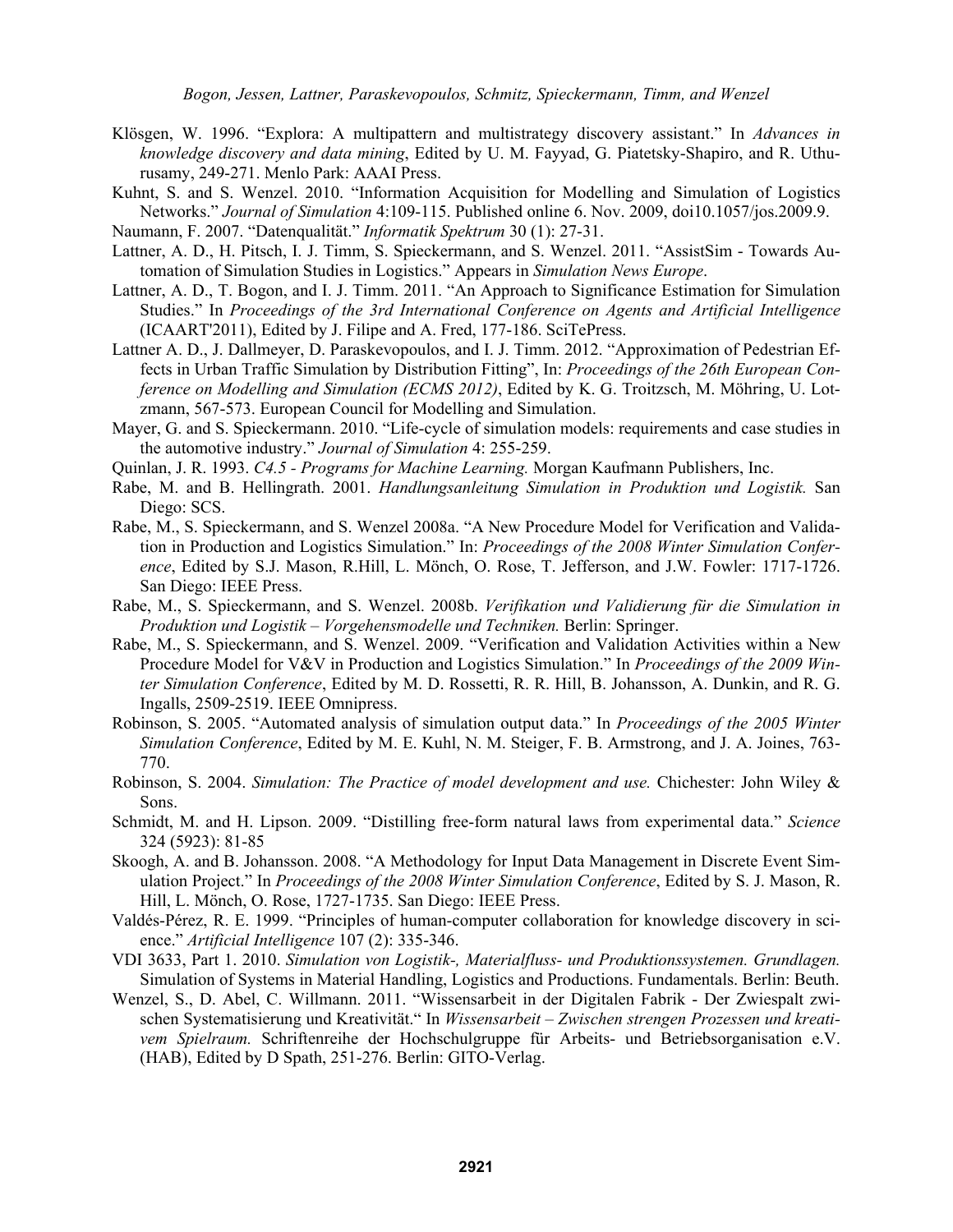- Wenzel, S. and J. Bernhard. 2008. "Definition und Modellierung von Systemlasten für die Simulation logistischer Systeme." In *Beiträge zu einer Theorie der Logistik*, Edited by P. Nyhuis, 487-509. Berlin: Springer.
- Wenzel, S. , P. Boyaci, and U. Jessen. 2010. "Simulation in Production and Logistics: Trends, Solutions and Applications." In *Advanced Manufacturing and Sustainable Logistics.* Proceedings of the 8th International Heinz Nixdorf Symposium, IHNS 2010, Paderborn, Edited by W. Dangelmaier, A. Blecken, R. Delius, and S. Klöpfer, 73-84.
- Wenzel, S., M. Weiß, S. Collisi-Böhmer, H. Pitsch, O. Rose. 2008. *Qualitätskriterien für die Simulation in Produktion und Logistik - Planung und Durchführung von Simulationsstudien.* Berlin: Springer.
- Williamson, J. 2010. "The philosophy of science and its relation to machine learning." In *Scientific Data Mining and Knowledge Discovery*, Edited by M. M. Gaber, 77-89. Berlin, Heidelberg: Springer.

# **AUTHOR BIOGRAPHIES**

**TJORBEN BOGON** studied computer science at the University of Bremen (Diploma in 2007). In April 2007 he worked as software engineer in CoachAndWin GmbH on an agent-based soccer simulation game system. From November 2007 he started his PhD on distributing particle swarm optimization by agent technology at Goethe University Frankfurt. Since November 2010, he followed Ingo Timm to the chair for business informatics at the University of Trier and continues his PhD there. His email address is bogon@uni-trier.de.

**ULRICH JESSEN** studied computer science at the University of Dortmund (Diploma in 1990). From 1990 to 2006 he was working at Fraunhofer Institute for Material Flow and Logistics. At that time he managed several national and international research and industry projects whose aim the development and realization of simulation, planning, and assistance systems was. Since 2007 he has been working at University of Kassel as manager of research and consultancy projects as well as manager of the master degree program Industrial Production Management. His email address is jessen@uni-kassel.de.

**ANDREAS D. LATTNER** received the Diploma (2000) and the doctoral degree (2007) in computer science at the University of Bremen, Germany. From 2000-2007 he was working as research scientist at the Center for Computing Technologies (TZI) at the University of Bremen. He works now as a postdoctoral researcher at the chair for "Information Systems and Simulation" at the Goethe University Frankfurt. His research interests include knowledge discovery in simulation experiments, temporal pattern mining, and multi-agent systems. His email address is lattner@cs.uni-frankfurt.de.

**DIMITRIOS PARASKEVOPOULOS** received the diploma degree (2010) in computer science at the Goethe University of Frankfurt am Main, Germany. Since February 2011, he has been a PhD student at the chair for Information Systems and Simulation at the Goethe University Frankfurt. His research interests are Process Mining, Business Process Management and IT-Risk Management. His email address is paraskev@informatik.uni-frankfurt.de.

**MARKUS SCHMITZ** studied computer science at the University of Kassel (Diploma in 2009) after finishing his professional training as IT specialist in Bonn in 2002. He has been working at the University of Kassel, Department of Production Organization and Factory Planning, since 2009. His area of expertise includes software-based factory planning, modern 3D-techniques and the application of current consumer techniques in professional environments. His email address is  $m$ , schmitz $@$ uni-kassel.de.

**SVEN SPIECKERMANN,** Ph.D., is Chief Executive Officer at SimPlan AG, Maintal, Germany, mainly working as a senior consultant and project manager in simulation projects for several industries. Since